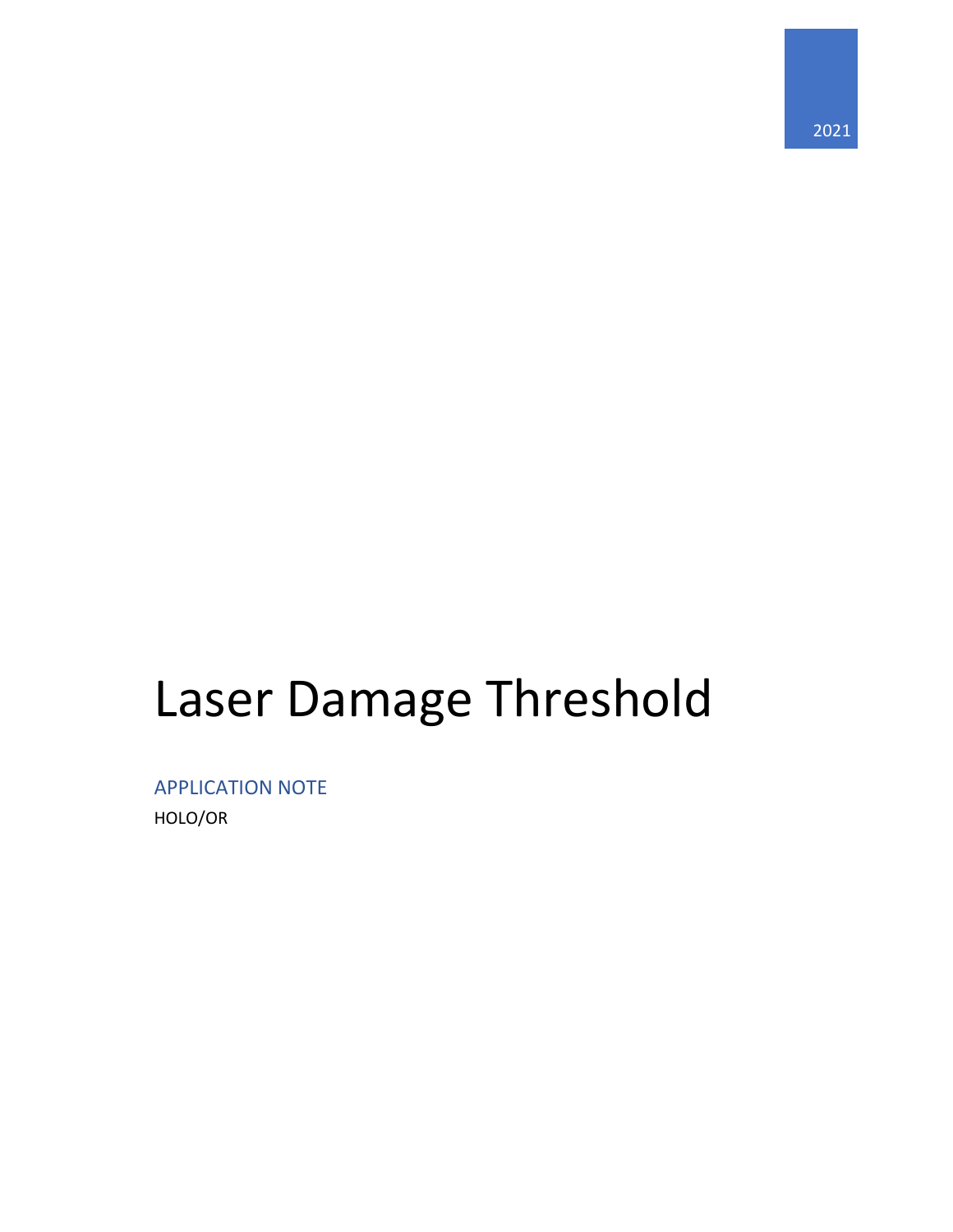

## 1. Introduction

- 1.1. With ever-increasing laser power, many system integrators and users are concerned, that their optical elements may not withstand the high-power incident on it. Thus, the parameter of laser induced damage threshold (LIDT or LDT), becomes an important figure when choosing optical elements for laser systems.
- 1.2. Lasers operate in a wide spectrum of wavelengths (from ultraviolet to far IR) and temporal regimes (ultrafast to continuous wave). Different temporal regimes face different damage types as described in the below table:

|                       | Ultra-short<br>pulse<br>(t < 0.5[ns])               | <b>Nano-second pulse</b><br>(0.5[ns] <t<100[ns]< th=""><th><b>Continues Wave (CW)</b><br/><math>(t&gt;1[\mu s])</math></th></t<100[ns]<> | <b>Continues Wave (CW)</b><br>$(t>1[\mu s])$                    |
|-----------------------|-----------------------------------------------------|------------------------------------------------------------------------------------------------------------------------------------------|-----------------------------------------------------------------|
| <b>Damage</b><br>type | Dielectric<br>break-down<br>Avalanche<br>Ionization | Dielectric Breakdown<br>• For high pulse repetition rate, thermal<br>effects may occur, similar to those for<br>CW beams.                | Material is overheated,<br>which causes chemical<br>degradation |

- 1.3. In the real world (outside optical design tools using ideal lenses), there are three main fields that affect the LDT of an element:
	- 1.3.1. **Fabrication** defects in the raw material and manufacturing process.

**Holo/Or's solution** - Our standard raw materials have high optical quality (i.e., we mainly use Fused-Silica with 20-10 Scratch-Dig or better). Our fabrication procedure is done in a clean room, and every element is measured and inspected for defects.

1.3.2. **Coating** – contaminants trapped in the AR thin film coating.

**Holo/Or's solution** - We mainly use Ion-assisted-deposition (IAD) anti reflection (AR) coating with high QA.

1.3.3. **Use** – Thermal recovery period, environment in which the element is used, and how it is cleaned / protected.

**Holo/Or's solution** - Although this side of the equation depends on the user of our optical elements, we have prepared protocols for safe use and cleaning, as well as thorough LDT tests (see example below).

## 2. Laser damage threshold tests that were done as part of LASHARE EU project (courtesy of BOSCH)

2.1. Experiment: Illumination of 8 positions with increasing power, in a production enviroment (not a clean room).

Page | 2

Tel +972-8-940-9687 www.holoor.com Fax +972-8-940-9606 holoor@holoor.co.il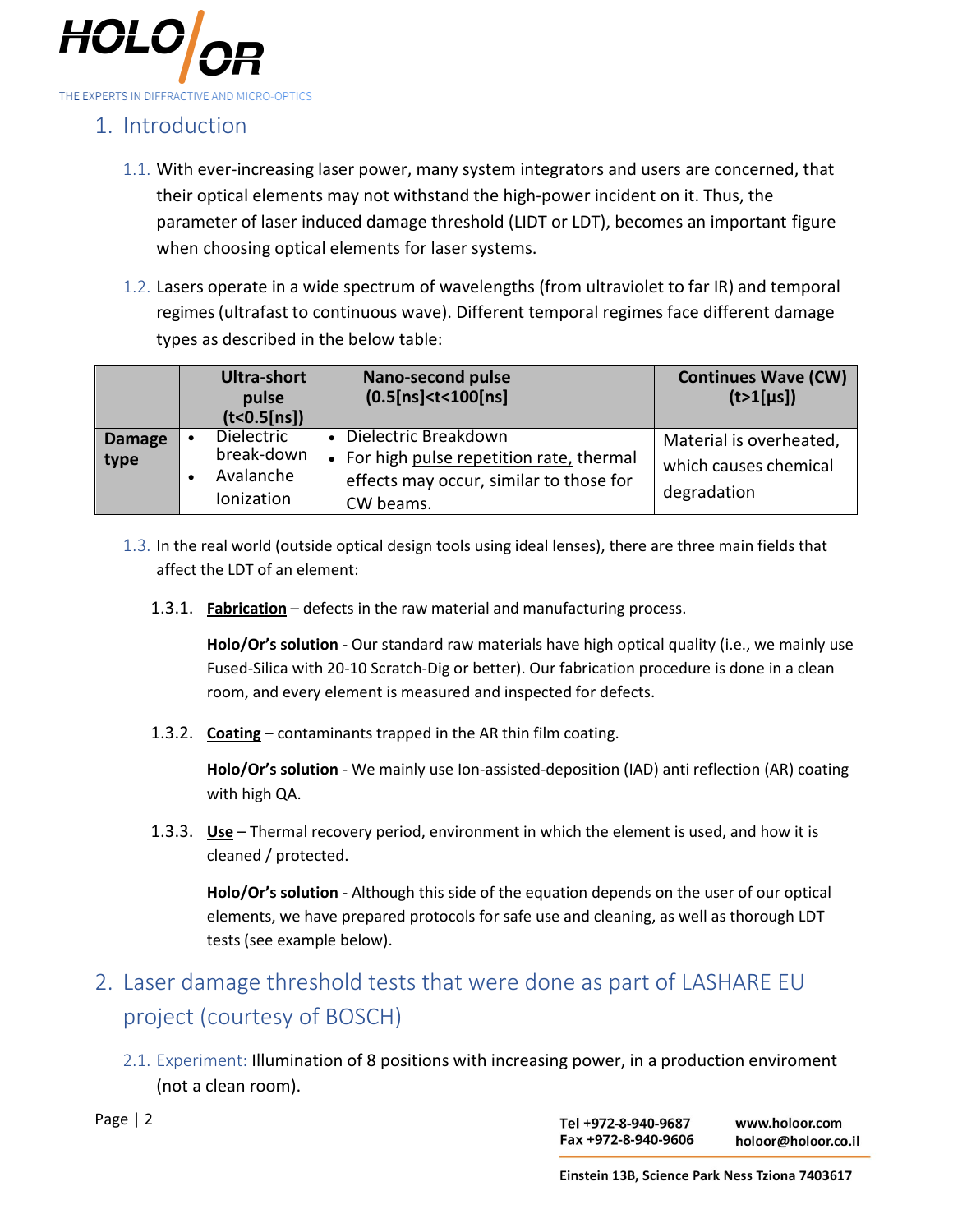

2.2. Test procedure:

| Wavelength                           | 1030 [nm]        |
|--------------------------------------|------------------|
| Repetition rate                      | 800 [kHz]        |
| <b>Pulse duration</b>                | $6$ [ps]         |
| Spatial pulse shape                  | Gaussian         |
| Temporal pulse shape                 | Gaussian         |
| Duration of illumination             | $30$ [s]         |
| Subsequent illumination of positions | 1, , 8           |
| P                                    |                  |
|                                      |                  |
| Pause between positions              | $5$ [s]          |
| Distance between spots               | $^{\sim}$ 1 [mm] |
| Spot dia. (on surface)               | 70 [um]          |



#### 2.3. Tested components:

- 2.3.1. Material: UV Fused silica
- 2.3.2. Surface Quality: 20-10 Scratch-Dig (or better)
- 2.3.3. **Coating Performance:** Ravg < 0.2%
- 2.3.4. Diffractive grating
	- Uncoated
	- Non-diffractive side coated
	- Both sides coated

#### 2.4. Test results:

2.4.1. No visible damage (p1,…)



2.4.2. Damage (pXX,…)



2.4.3. The same damage occurs on a plain area as well as an area with grating.

Tel +972-8-940-9687 Fax +972-8-940-9606

www.holoor.com holoor@holoor.co.il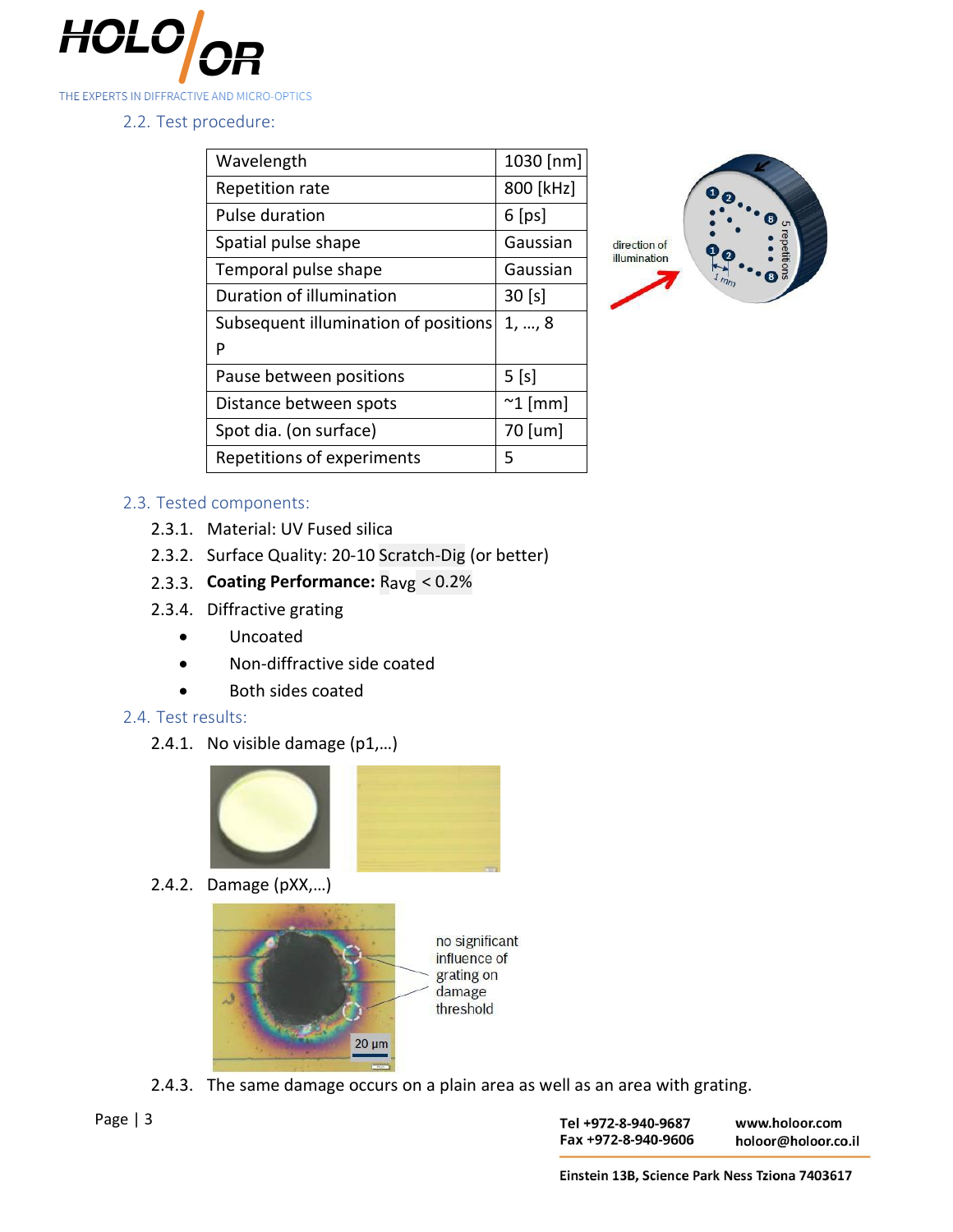

THE EXPERTS IN DIFFRACTIVE AND MICRO-OPTICS

|                       | Uncoated  |        | Non-diffractive side |        | Both sides coated |        |
|-----------------------|-----------|--------|----------------------|--------|-------------------|--------|
|                       |           |        | coated               |        |                   |        |
|                       | Undamaged | damage | Undamaged            | damage | Undamaged         | damage |
| Power (average)       | 57        | 58     | 62                   | 64     | 53                | 54     |
| [W]                   |           |        |                      |        |                   |        |
| Fluence (average)     | 1.95      | 1.98   | 2.12                 | 2.18   | 1.81              | 1.84   |
| [J/cm <sup>2</sup> ]  |           |        |                      |        |                   |        |
| Intensity (peak)      | 1297      | 1320   | 1411                 | 1457   | 1206              | 1229   |
| [GW/cm <sup>2</sup> ] |           |        |                      |        |                   |        |

2.4.4. The undamaged column represents the highest value measured without detecting any damage on element. Thus, the damage column represents the lowest power value showing damage to element.

#### 2.5. Conclusions:

- 2.5.1. No significant influence of diffractive grating on damage threshold compare to a regular surface. The DOE will withstand the same LDT as a regular lens made from the same material (FS, ZnSe, Plastic….)
- 2.5.2. If other optical elements are used in the system, diffractive element with the same material (glass or plastic) can be safely used.
- 2.5.3. LDT is similar for uncoated, double side coated, and single (non-diffractive) side coated. i.e our AR coating has negligible effect on the DOE.
- 2.5.4. It is recommended to operate below 50% of the LIDT. Since, depending on material, wavelength, rep. rate, environmental properties, coating type and other factors LIDT may change in time.
- 2.5.5. The data presented is based on measurements in a professional lab. Still the data may vary a bit by type of design and therefore the numbers mentioned are not a full guaranty of this LDT, but more a reliable reference.
- 2.6. LDT Certification from standard lab tests\*
	- 2.6.1. **LIDARIS:** 10ns pulses at 1064nm, 1000 on 1 test method, LDT>10J/cm2
	- 2.6.2. **SPICA:** CW @ 10.6um (ZnSe DOE), LDT>20kW/cm2
	- \* Will be provided upon demand

### 3. Test results from customers (Holo/Or is not responsible):

- 3.1. LDT for CW > 6 [kW] @ 10600[nm], ZnSe.
- 3.2. LDT > 6[J/cm2] @ 1064[nm], 7[ns] pulse, no AR coating, Fused-Silica. LDT < 2.1[J/cm2] @ 532[nm], 7[ns] pulse, AR/AR coating, Fused-Silica.

Page | 4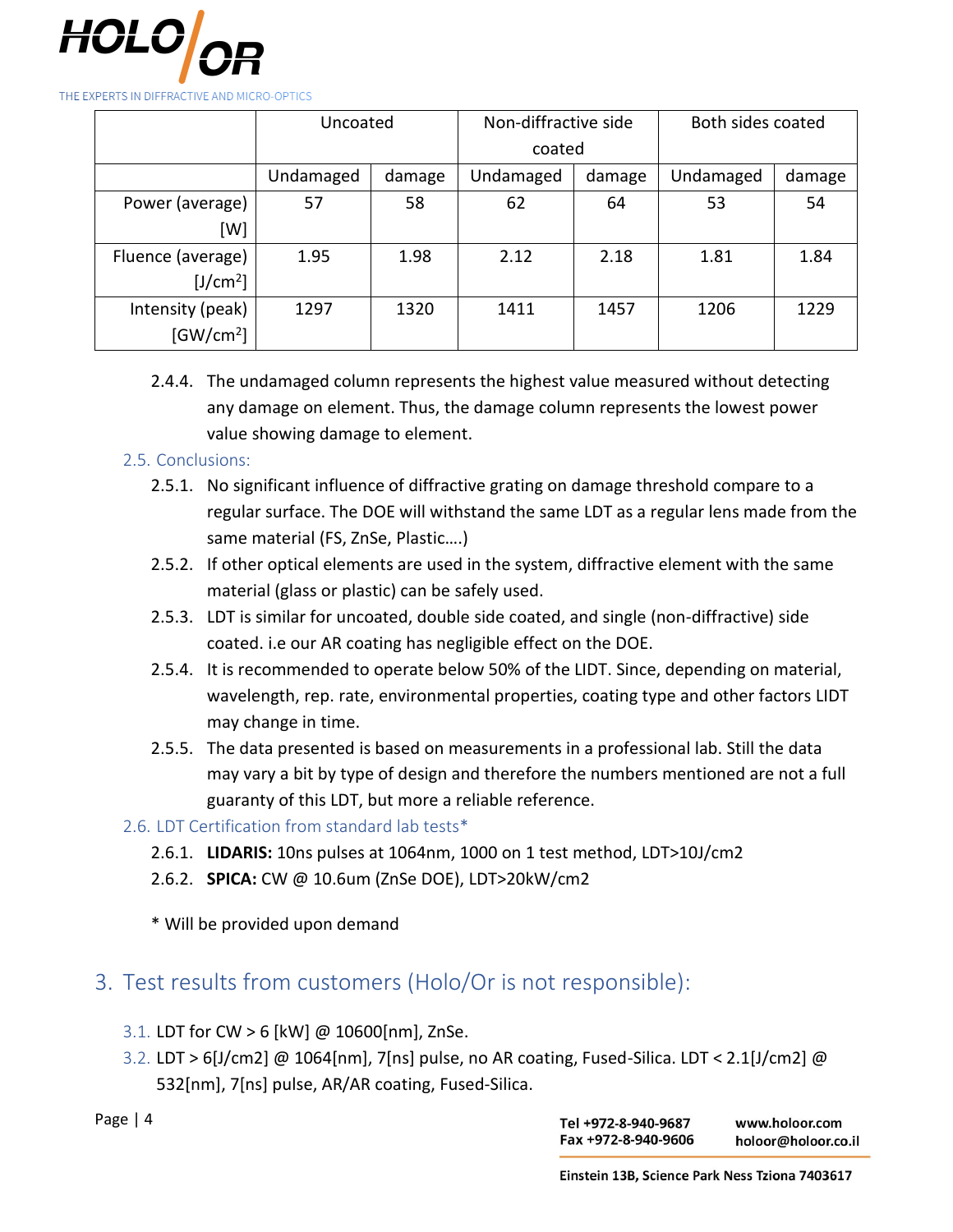

## 4. Scaling of test data for pulsed laser

- 4.1. When scaling data obtained from real test results, on should remember, that this will only be a good estimation.
	- 4.1.1. Wavelength Damage threshold has an inverse square root relationship with wavelength such that as you move to shorter wavelengths, the damage threshold decreases (i.e., a LIDT of 1 [J/cm2] at 1064 [nm] scales to 0.7 [J/cm2] at 532 [nm]):

$$
LDT_{new} = LDT_{measured} \sqrt{\frac{\lambda_{new}}{\lambda_{measured}}}
$$

- 4.1.2. Beam diameter large beam sizes are more likely to illuminate a larger number of defects, which can lead to greater variances in the LDT. For beams sizes greater than 5 [mm], the LDT [J/cm2] will not scale independently of beam diameter due to the larger size beam exposing more defects.
- 4.1.3. Pulse length  $(\tau)$  The longer the pulse duration, the more energy the optic can handle. For pulse widths between 0.5 - 100 [ns], damage threshold has an inverse square root relationship with pulse length such that as you move to shorter pulses, the damage threshold decreases.

$$
LDT_{new} = LDT_{measured} \sqrt{\frac{\tau_{new}}{\tau_{measured}}}
$$

4.1.4. Useful formulas:

peak power[W] = 
$$
\frac{pulse\ energy [J]}{pulse\ time [s]}
$$
  
peak intensity = 
$$
\frac{peak\ power [W]}{beam\ area [cm^2]}
$$
  
Fluence = 
$$
\frac{pulse\ energy [J]}{beam\ area [cm^2]}
$$

## 5. LDT in plastic elements

- 5.1. Similar to glass materials, several parameters influence the results:
	- 5.1.1. Power density
	- 5.1.2. Dust (absorbs energy)

Page | 5